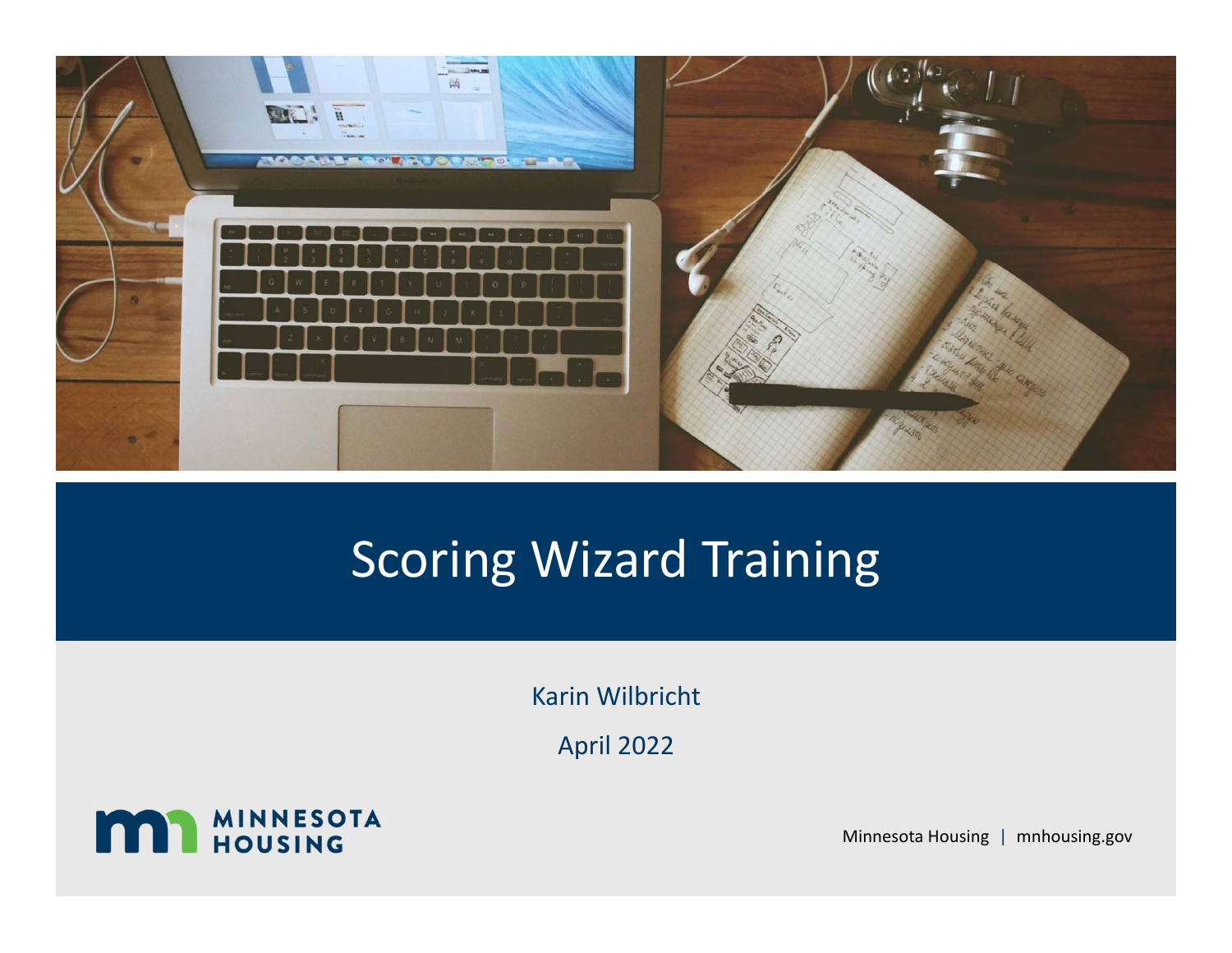

# Our Mission: The Core Purpose

Housing is the foundation for success, so we collaborate with individuals, communities and partners to create, preserve and finance housing that is affordable.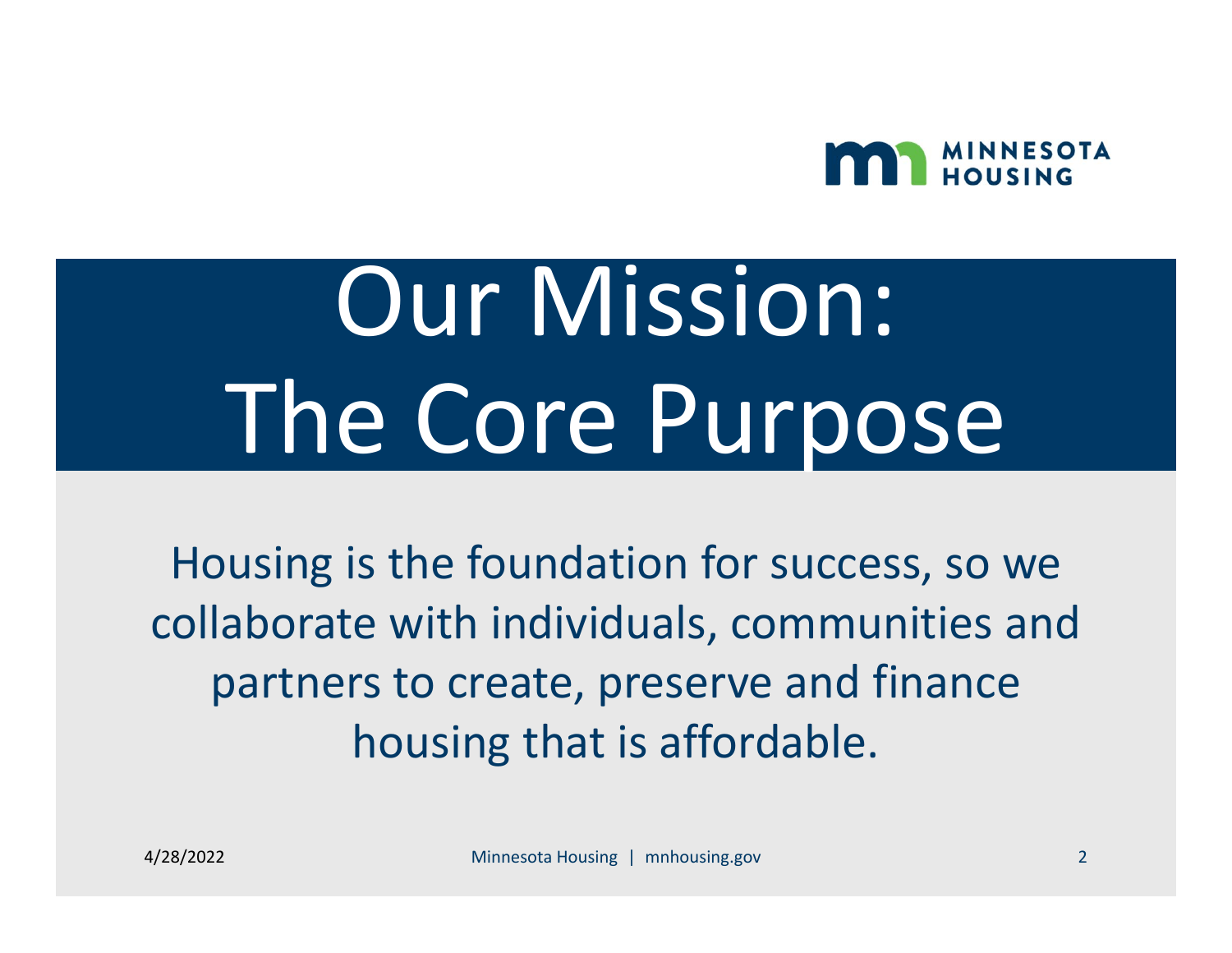## Questions and Answers Protocol

- Click the raise your hand button of the GoToWebinar toolbar. This will allow us to call on you and unmute your line to ask your question
- Enter questions directly under the Questions tab

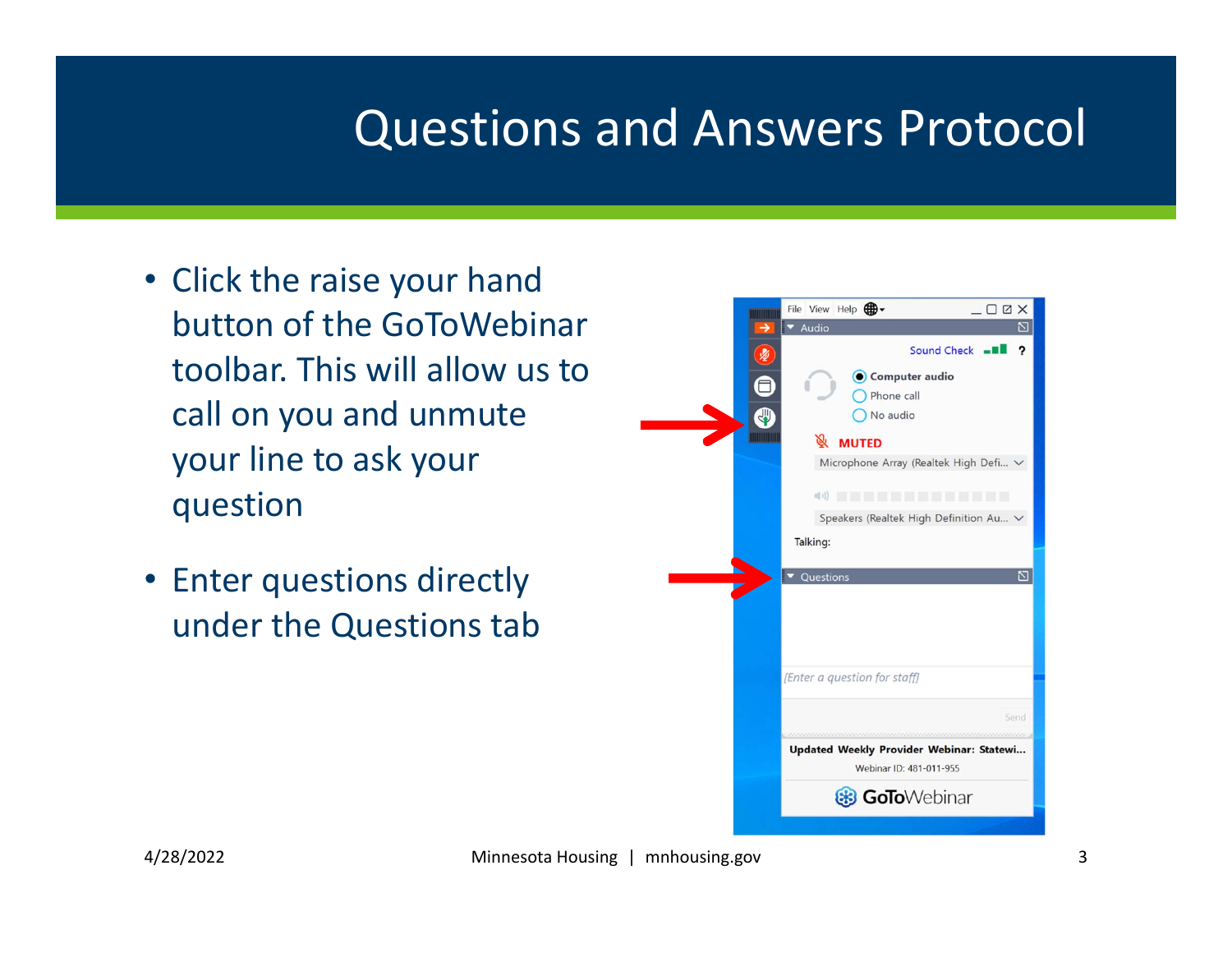## Technical Assistance

Technical assistance provided by Minnesota Housing staff is only advisory and does not guarantee that a development will receive points under a particular category or be selected for funding.

While every effort is made to ensure the accuracy of the technical assistance, such assistance is subject to, and does not modify or override, the requirements of Minnesota Housing's Qualified Allocation Plan, the Self‐Scoring Worksheet, Multifamily Applications Instructions, Multifamily Underwriting Standards, or other documents related to applications for funding.

Applicants are encouraged to review the materials available on Minnesota Housing's website and consult with legal counsel, and if applicable, a knowledgeable tax professional, to ensure compliance with all applicable application, submission, and project requirements.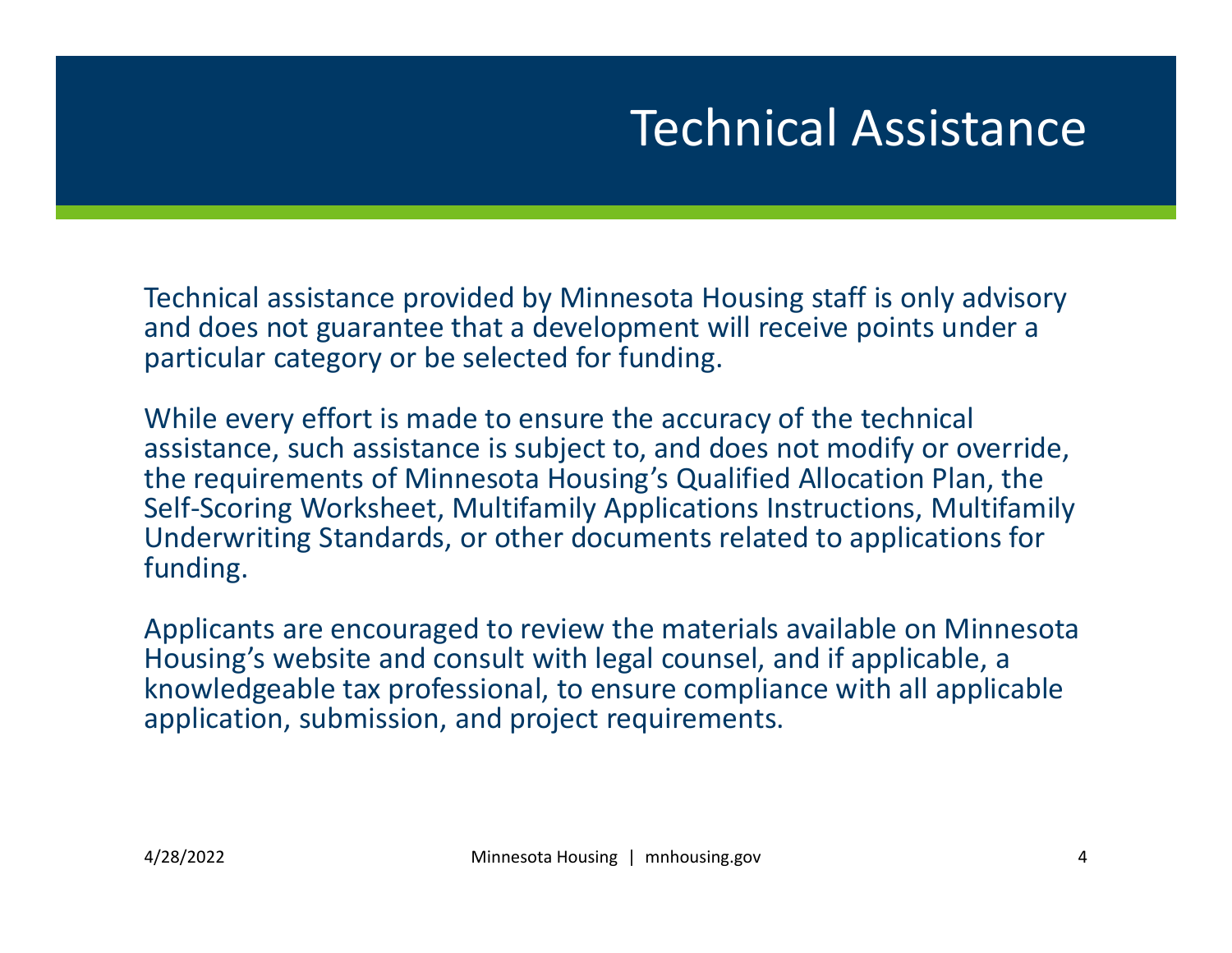## Training Topics

- What's new?
- Portal demo
	- Getting started: Create a project, request team access, and identify project characteristics
	- Checklist management
	- Scoring Wizard basics
- Reminders to avoid common mistakes
- Questions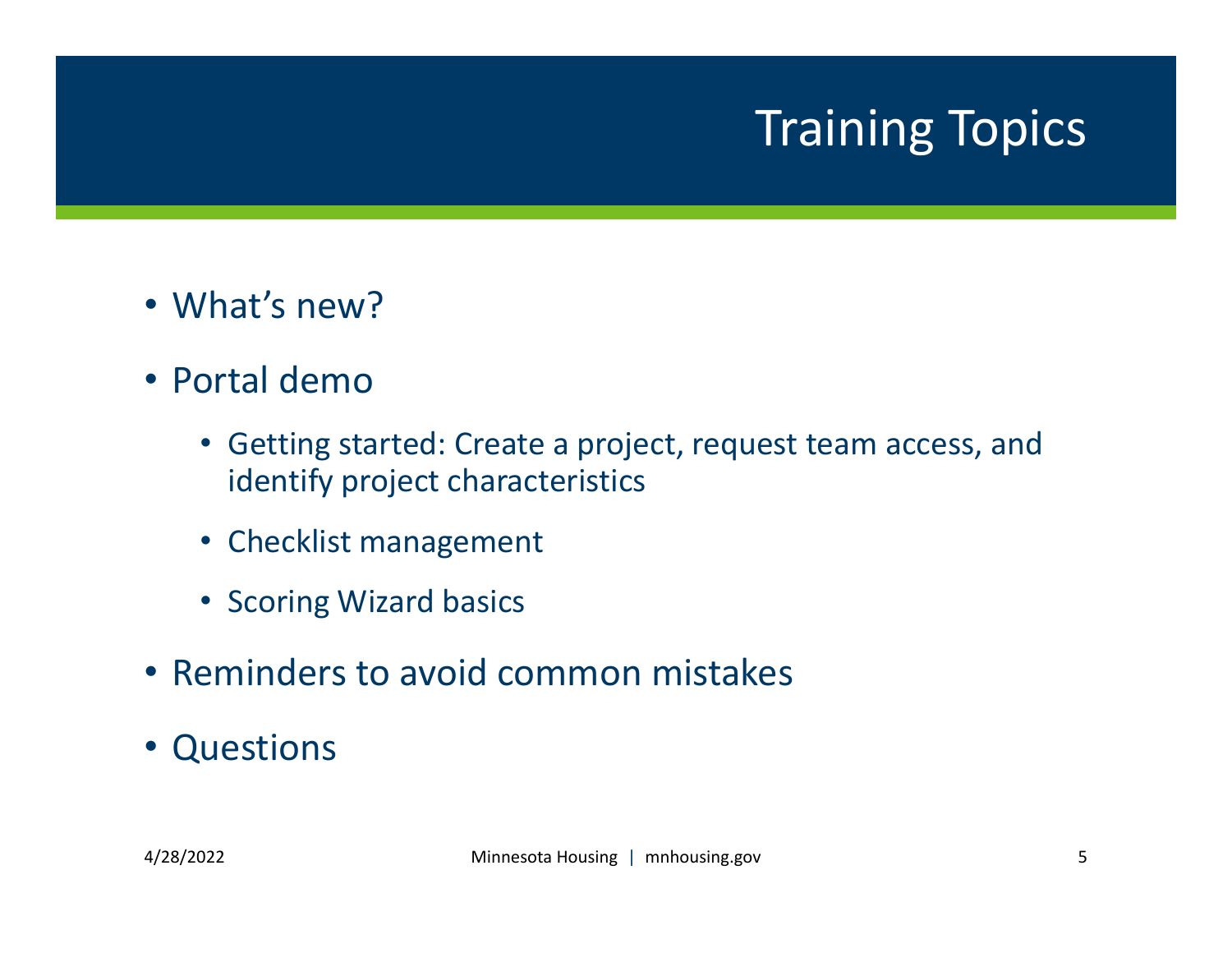## What's New in the Portal?

### **Email notifications**

- Project created
- Final scoresheet submitted
- Application checklist submitted



Congratulations! You've successfully submitted your application for Test RFP Project in the Multifamily Customer Portal. Your application checklist and scoresheet are both submitted.

Funding Round: 2022 RFP/2023 HTC Round 1 Property Number (D#): D9000 Project Name: Test RFP Project Project Number(s) (M#): M19040, M19041 **Project Checklist: Application** 

If you have any questions or need to amend your submitted application materials before the deadline, email mhfa.app@state.mn.us.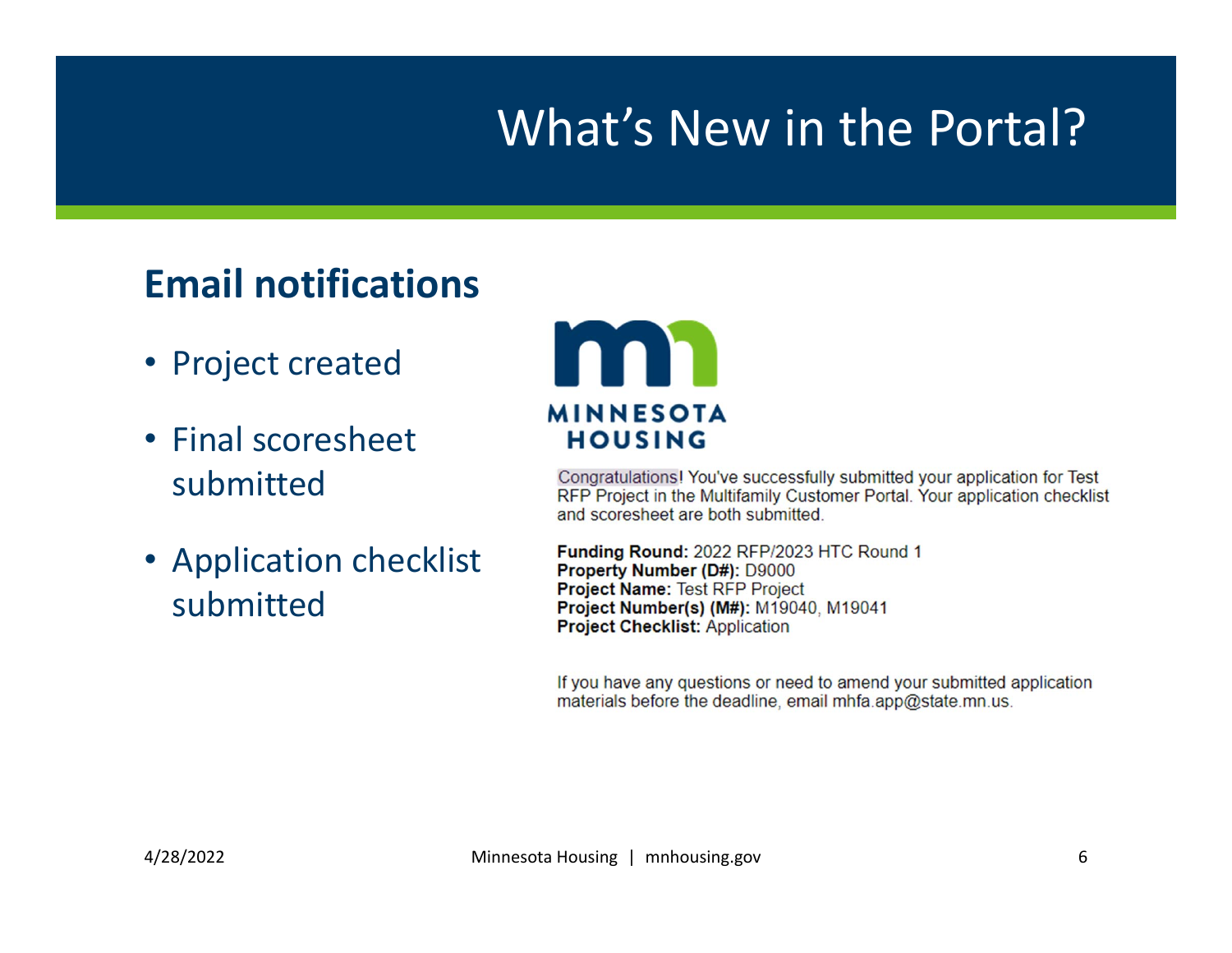## What's New in the Portal?

#### **Withdraw Project Button**

- Ability to withdraw project from consideration
- Button on project page near Scoring Wizard button

| Project<br><b>Test RFP Project</b><br>- |             |                    |                               | $+$ Follow | <b>Scoring Wizard</b>               | Edit | <b>Withdraw Project</b> |
|-----------------------------------------|-------------|--------------------|-------------------------------|------------|-------------------------------------|------|-------------------------|
| Property<br>1002 6th Avenue NW          | D#<br>D7764 | Project#<br>M18391 | Secondary Project #<br>M18392 |            | <b>Project Status</b><br>In Process |      |                         |

#### **New fields**

- Number of buildings field in Apply for Funding Wizard
- Phone number field for project team members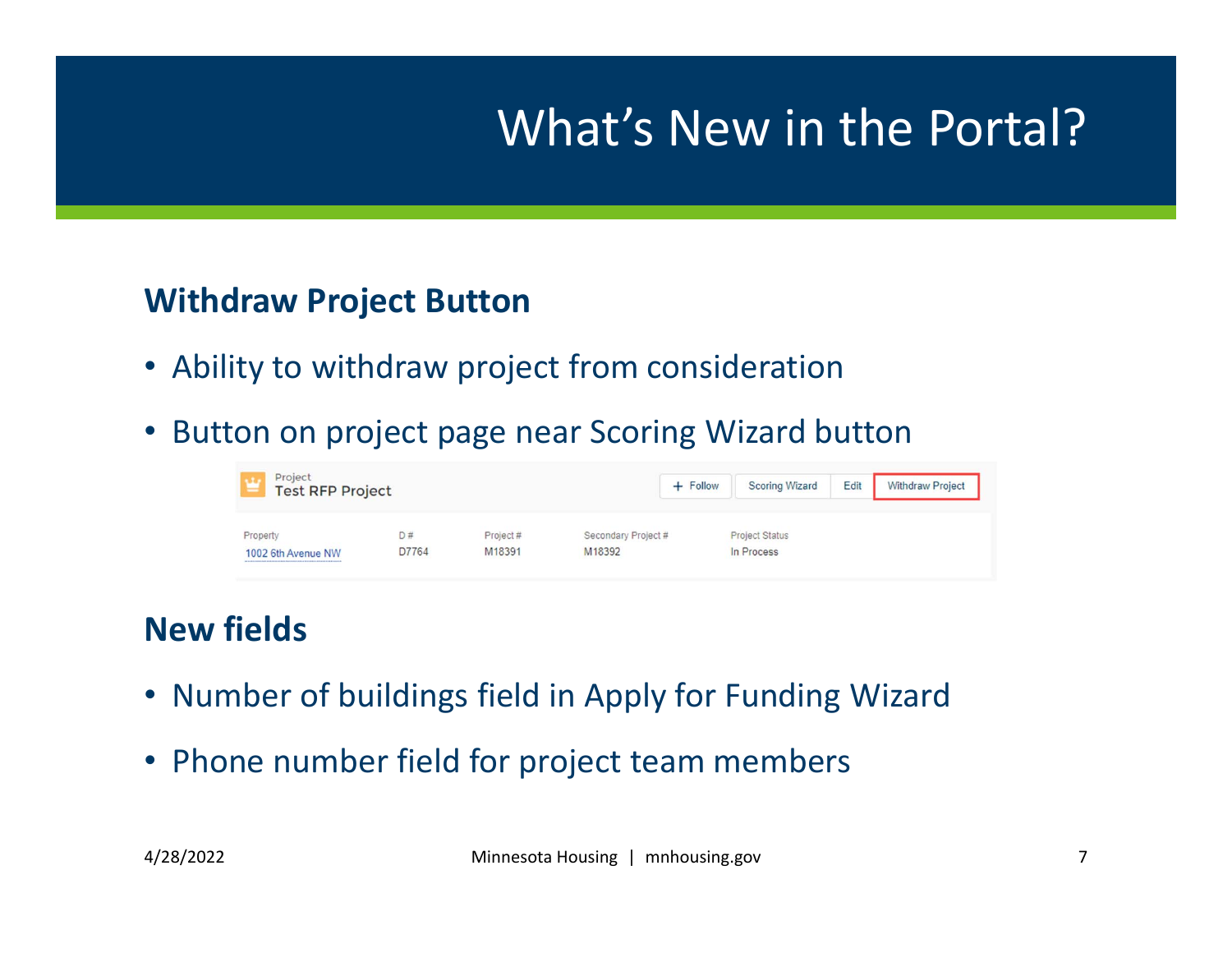## What's New in the Scoring Wizard?

#### **On‐screen guidance**

• Added definition of Total Units and Total Assisted Units

#### Assisted Units by Size

Include HTC units for HTC applications and affordable units for deferred funding. Common space or employee units should be omitted.

| <b>Unit Description</b>                                | SRO | Efficiency | $1$ BR | 2 BR | 3 BR | 4 BR | 5 BR | 6 BR | tal Units |
|--------------------------------------------------------|-----|------------|--------|------|------|------|------|------|-----------|
| Enter the number of Assisted Units for each unit size. |     |            |        |      |      |      |      |      |           |

#### **Access to Transit**

• Made the point options dynamic based on the project's location so you can only select point options you are eligible for.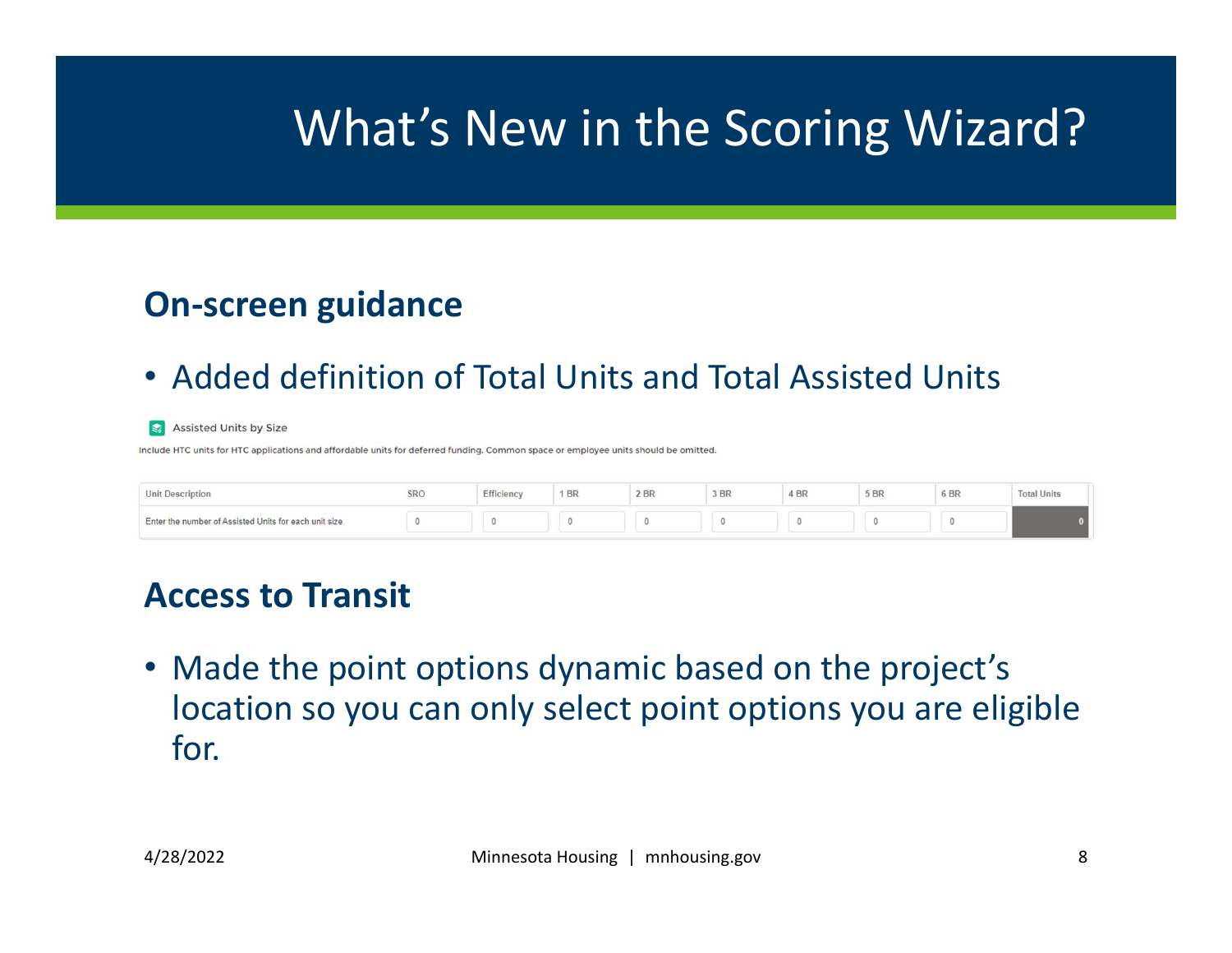## What's New in the Scoring Wizard?

#### **Efficient Use of Scarce Resources and Leverage**

• Added option to elect fewer points than the project is eligible for on the Claim Points tab

|                                                                                        | Points Claimed: 23<br>Points Available to Claim: 23 | Efficient Use of Scarce Resources and Leverage  |                                       |
|----------------------------------------------------------------------------------------|-----------------------------------------------------|-------------------------------------------------|---------------------------------------|
| Financial Readiness to Proceed/Leveraged Funds<br>Points To Claim: 16                  |                                                     |                                                 | Claim Points (V                       |
|                                                                                        |                                                     | Point Options                                   |                                       |
| Data Used: Total Development Costs AND Capital Funding                                 |                                                     | 16<br>$\mathbf{v}$                              | <b>Claimed Points: 16</b>             |
| Points To Claim: 4<br>Data Used: Total Development Costs AND Other Contributions       |                                                     | Point Options<br>$\overline{4}$<br>$\mathbf{v}$ | Claim Points V (<br>Claimed Points: 4 |
|                                                                                        |                                                     |                                                 |                                       |
|                                                                                        |                                                     |                                                 |                                       |
|                                                                                        |                                                     |                                                 |                                       |
| Points To Claim: 3                                                                     |                                                     |                                                 | Claim Points V                        |
| <b>Intermediary Costs</b><br>Data Used: Total Development Costs AND Intermediary Costs |                                                     | Point Options<br>$\overline{3}$<br>$\mathbf{v}$ | <b>Claimed Points: 3</b>              |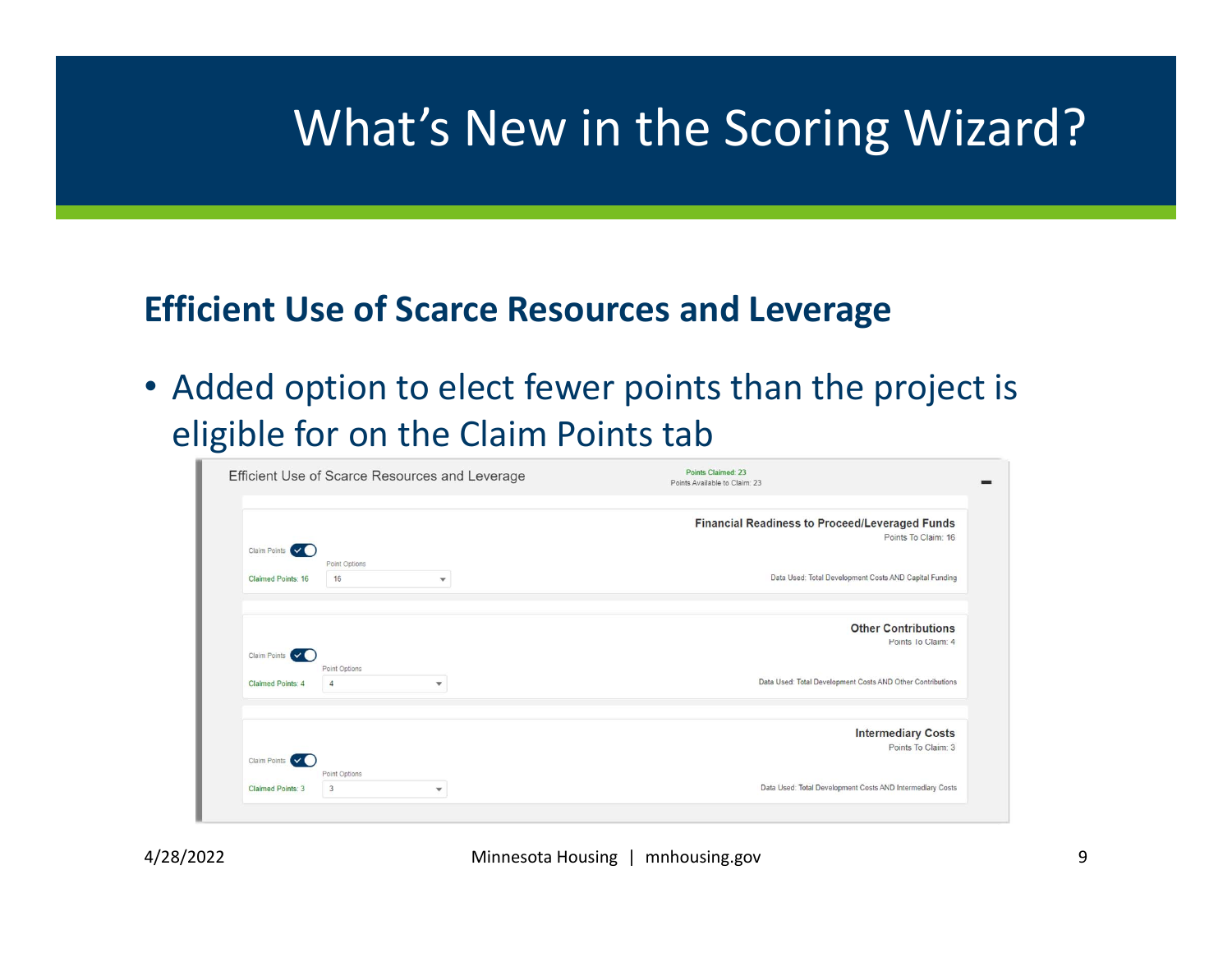



### Portal Demo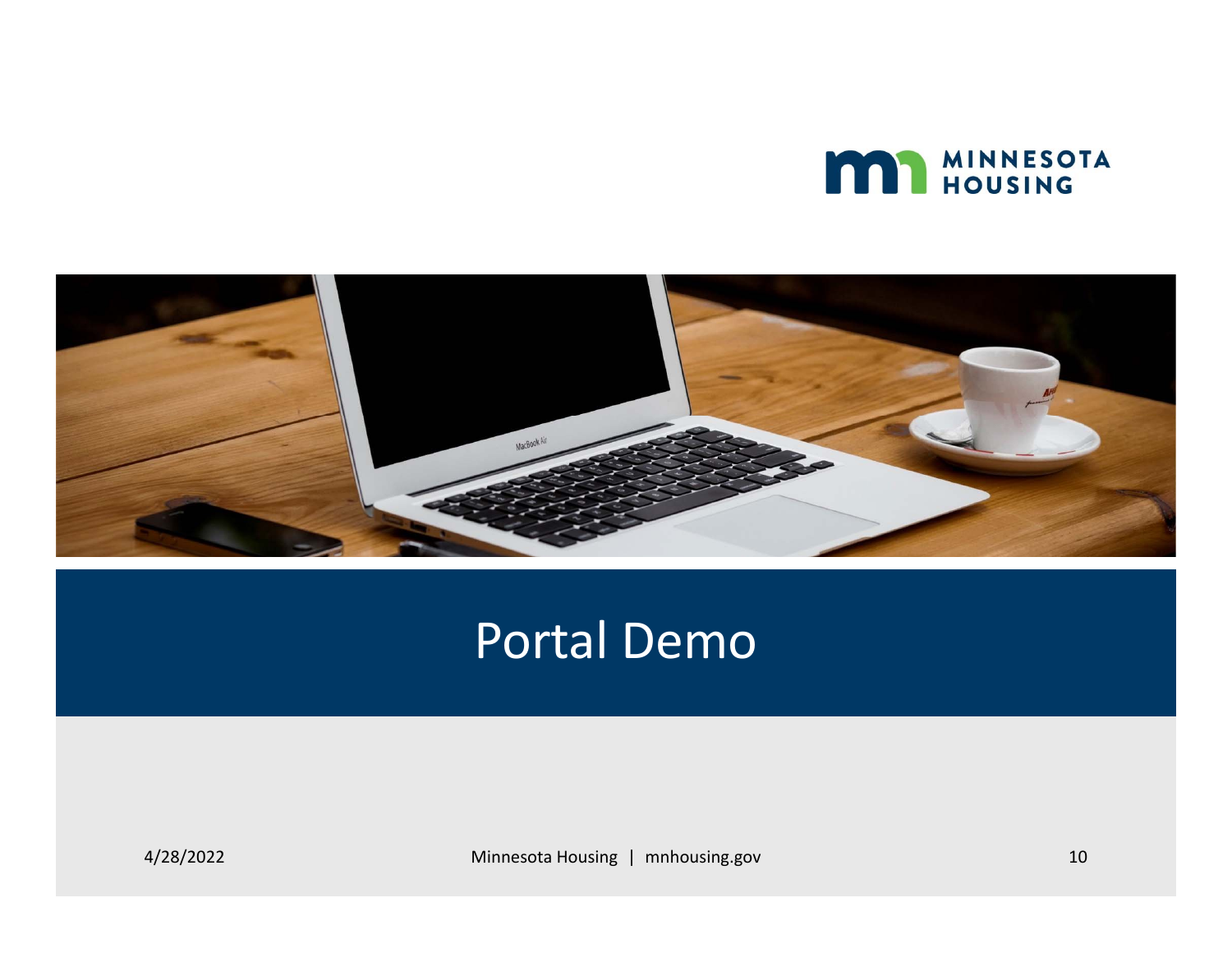## Reminders

• The 'Data used' language on the claim points tab identifies which grids or questions are used to calculate points available to claim.



- Ability to switch scoresheet from test to final version.
- Submit final scoresheet before the deadline. Contact mhfa.app@state.mn.us if you need to modify a submitted scoresheet prior to the deadline.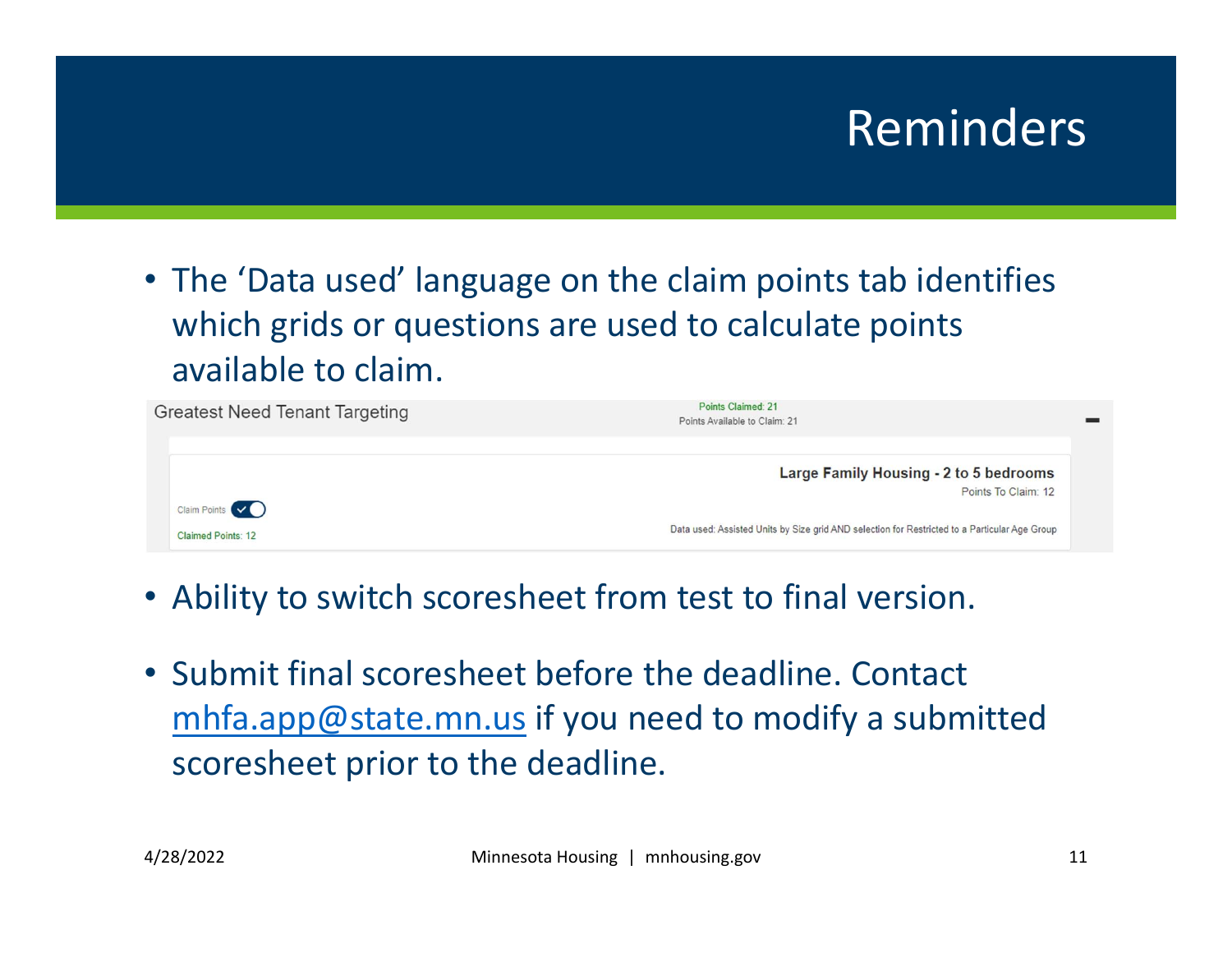## Reminders

- Visit the Multifamily Customer Portal Resources page at mnhousing.gov/sites/multifamily/portal
- Self‐Scoring Worksheet Training
	- Tuesday, May 3, 2022, 10:00 ‐ 11:30 a.m. CT
	- Tuesday, May 24, 2022, 10:00 ‐ 11:30 a.m. CT